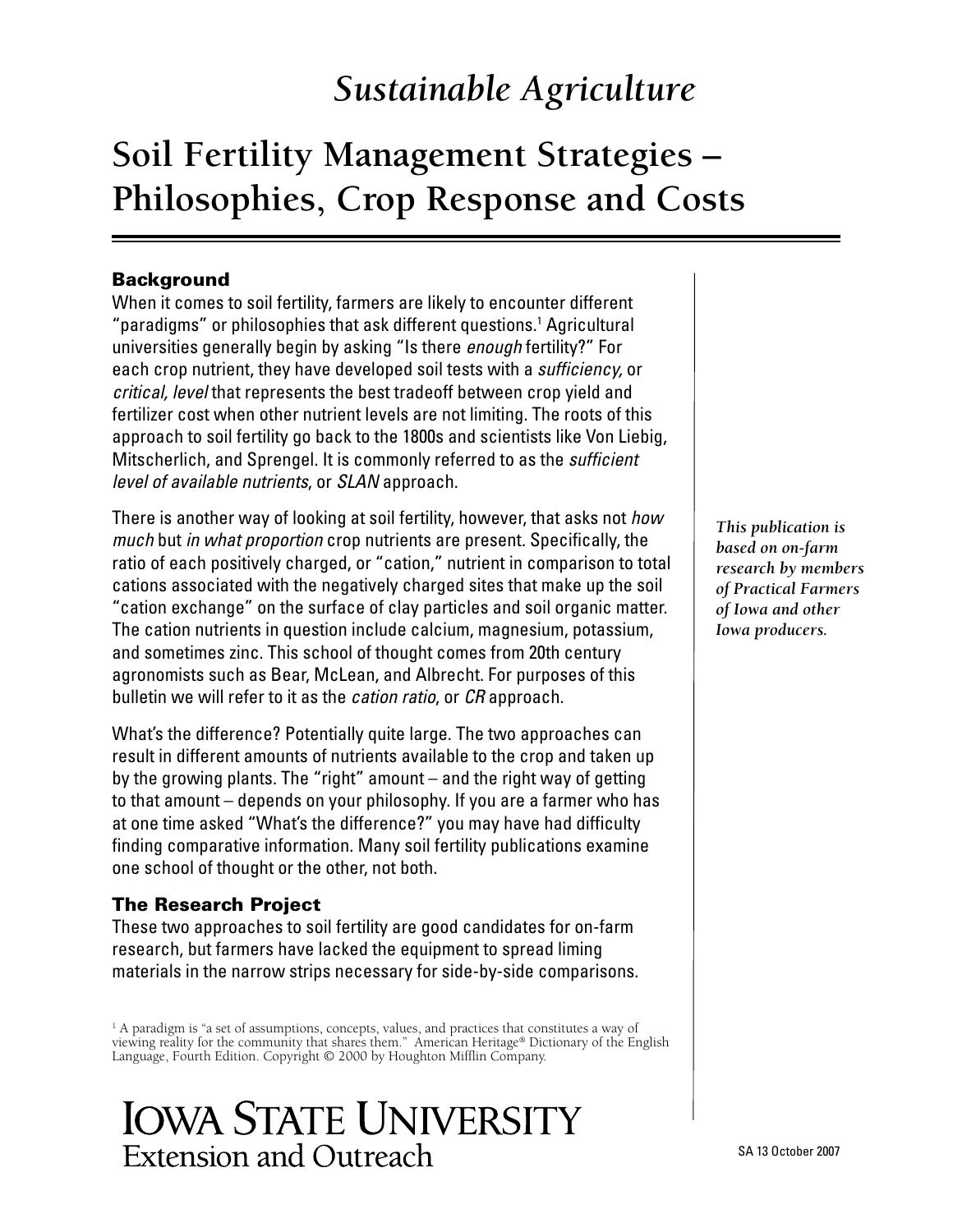Fortunately, the North Central Region SARE (Sustainable Agriculture Research and Education) program of the USDA funded a three-year study on six private farms and two research farms of Iowa State University, the *Fertility Paradigms Project*. The grant allowed us access to the specialized application equipment that was needed.

The objective of the Fertility Paradigms Project was to document in sideby-side plots the outcomes that farmers can expect in the short-to-medium term by pursuing one fertility approach or the other. Between 1999 and 2001, a total of 450 people heard about the research and results in 13 projectrelated field days organized by Practical Farmers of Iowa.

Because of turnover, a total of 11 Iowa farms participated at some time in the study. On these 11 farms, four sets of fields in which we worked were certified organic, one was transitioning to organic, and six farms practiced some form of conventional crop production on the fields used. On each field we applied amendments consistent with the production system in use on that farm.



SARE (Sustainable Agriculture Research and Education) support allowed us to use the Vicon oscillating spreader, which enabled application to field strips.

Amendments were based on soil

tests (Midwest Labs) that were either evaluated according to Iowa State University guidelines or submitted to a collaborating crop consultant who employs the cation ratio approach in his business. Consequently recommendations were specific to the philosophy, or experimental "treatment" as well as to the farm and year of sampling. The two treatments were applied in side-by-side strips using a three-point-mounted oscillating spreader manufactured by Vicon. The pair of treatment strips was repeated, or *replicated*, an average of six times per field. These treatment strips remained stationary as crop rotations moved through the field from one year to the next.

As described, the SLAN and CR approaches use different standards to define the ideal soil fertility. The SLAN prescribes amendments to achieve *sufficient* fertility, while CR looks for certain *proportions* of nutrients. See Table 1 for examples. According to most interpretations of CR, Midwest soils are higher than desirable in magnesium and may be lower than optimal in calcium. The CR tools for adjusting magnesium and calcium ratios for these conditions include gypsum (calcium sulfate) and calcitic limestone, which is low in magnesium unlike the dolomitic limestone found in many parts of the Iowa.

*The objective of the Fertility Paradigms Project was to document in side-by-side plots the outcomes that farmers can expect in the short-to-medium term by pursuing one fertility approach or the other.*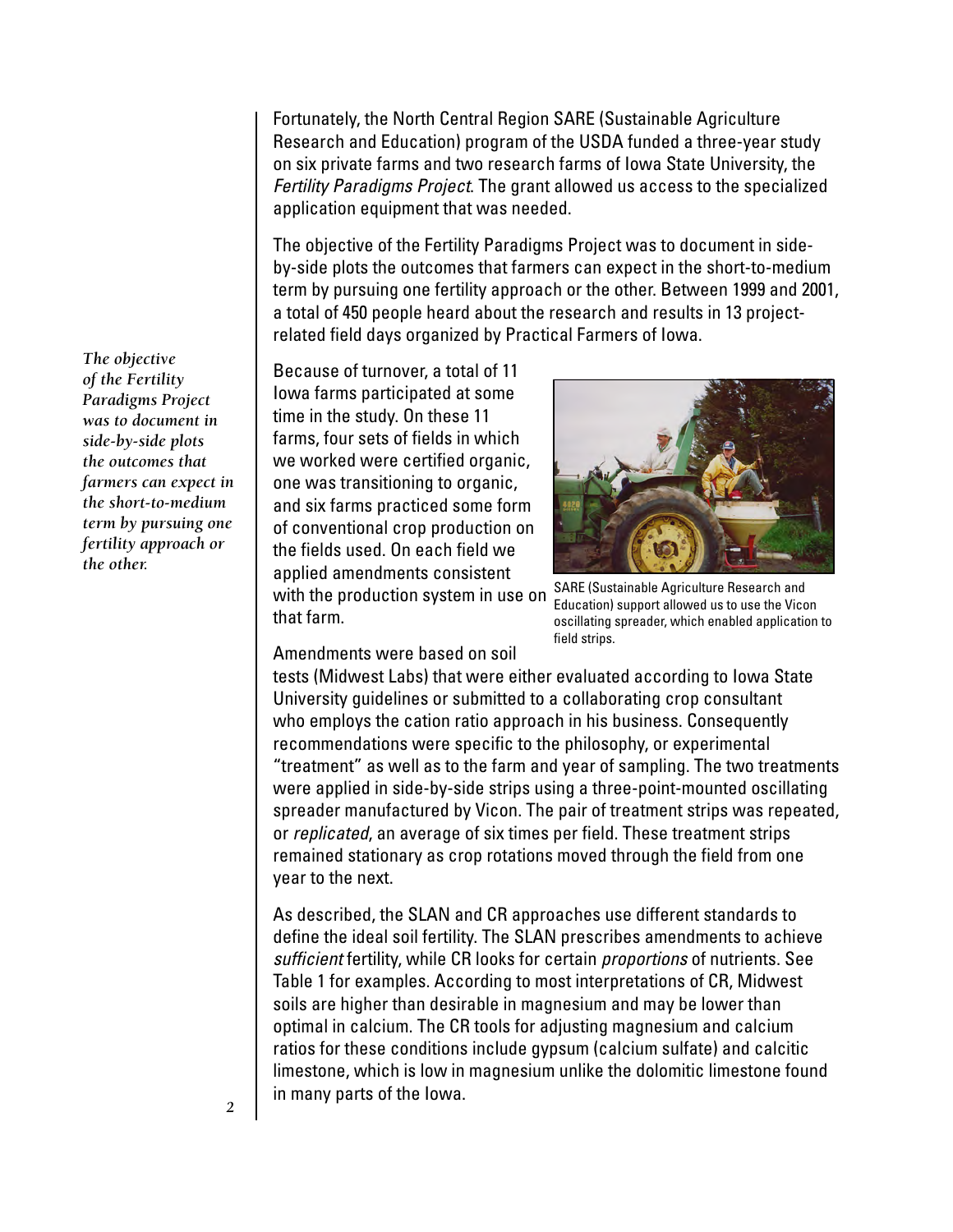| Table 1. Standards for nutrients according to typical SLAN and CR evaluations. |                                                                                                            |                              |  |  |  |  |
|--------------------------------------------------------------------------------|------------------------------------------------------------------------------------------------------------|------------------------------|--|--|--|--|
| <b>Nutrient</b>                                                                | <b>SLAN, ISU Extension +</b>                                                                               | $CR \ddagger, \S$            |  |  |  |  |
| Calcium                                                                        | Considered non-limiting in Iowa. Liming<br>recommendations are made separately<br>from fertility.          | $65\%$ ‡, 65-85% §           |  |  |  |  |
| Magnesium                                                                      | Considered non-limiting.                                                                                   | $10\% + 6 - 12\%$            |  |  |  |  |
| Potassium                                                                      | 131-170 ppm (ammonium acetate- or<br>Mehlich-3-extractable)¶                                               | $5\%$ ‡, 2-5% §              |  |  |  |  |
| Zinc.                                                                          | 0.9 ppm (DTPA-extractable zinc) is<br>termed adequate. Unusual to find zinc<br>lower than 0.9 ppm in lowa. | $3-5$ ppm # $\dagger\dagger$ |  |  |  |  |
| Hydrogen                                                                       | Not modified except through liming to<br>change soil pH.                                                   | $20\% \pm$                   |  |  |  |  |

† ISU Extension Bulletin PM 1688, *A General Guide for Crop Nutrient and Limestone Recommendations.* Optimal ranges for corn grown in a soil with low subsoil potassium. ‡ Bear, F.E., et al. 1945. T*he Potassium Needs of New Jersey Soils. New Jersey Agricultural Experiment Station*. Bulletin 721.

§ Graham, E.R. 1959. *An Explanation of Theory and Methods of Soil Testing*. Missouri Agricultural Experiment Station. Bulletin 734.

¶ At the time of this research, the Optimum soil test range for soils with low subsoil K was only 91-130 ppm. Thus if the experiment were repeated today, some additional potassium would probably be applied in the SLAN plots.

# K. Cuvelier, personal communication, 2004.

†† Zinc is customarily measured in chelated form rather than as the adsorbed cation.

#### **Measurements**

Sometimes it is said that the CR approach can have benefits for soil quality or grain quality or that weed problems can reflect an undesirable proportion of cation nutrients in the soil. For this reason we looked for treatment effects on soil quality and nutrients, weeds, grain quality and crop nutrient status, as well as grain yield and profitability. Table 2 shows the parameters that were measured.

## Soil, Grain, Crop Nutrient Status, and Weeds

The parameters most affected by the two treatments were those directly related to the amendments applied. For instance, soil test zinc levels were often greater in CR field strips than in SLAN strips because zinc sulfate was frequently applied in CR but was never used in SLAN. By the final year of the study, after two or three years of each management, soil potassium was greater in the CR than the SLAN field strips. Calcium also represented a slightly greater percentage of the soil cation exchange in CR by the last year of the study. On the other hand, there was little indication that the percent magnesium on the exchange had changed in CR relative to soil under the SLAN treatment during this three-year project. (See Figure 1.)  $\Big|$  3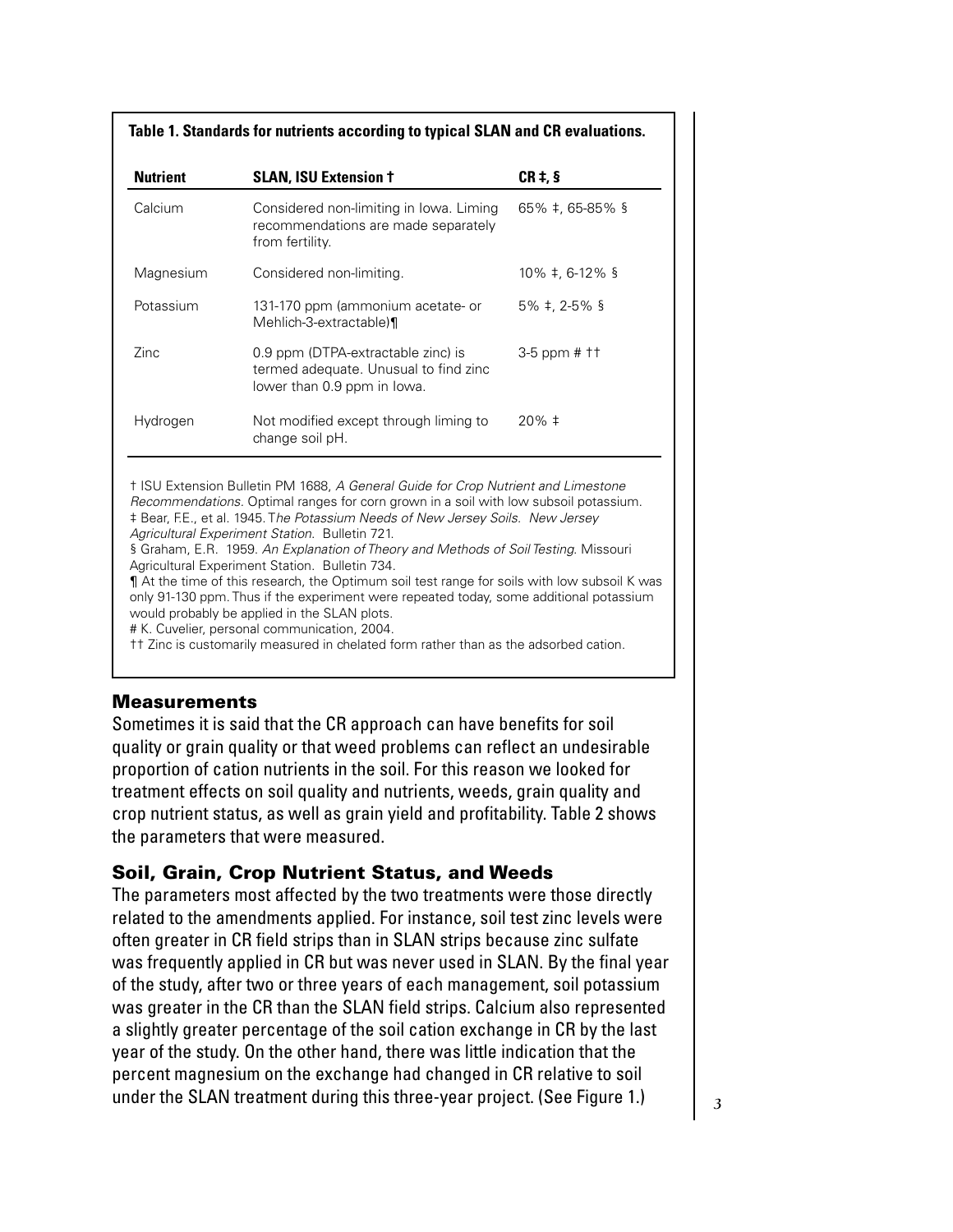| Table 2. Crop, Soil, Weed, and Economic Parameters Measured or Generated |                                   |  |  |  |
|--------------------------------------------------------------------------|-----------------------------------|--|--|--|
| <b>Soil Analysis</b>                                                     | <b>Leaf Tissue Nutrients</b>      |  |  |  |
| <b>Organic Matter</b>                                                    | Nitrogen                          |  |  |  |
| Bray P1 Phosphorus, extractable                                          | Sulfur                            |  |  |  |
| Potassium, extractable                                                   | Phosphorus                        |  |  |  |
| Magnesium, extractable                                                   | Potassium                         |  |  |  |
| Calcium, extractable                                                     | Magnesium                         |  |  |  |
| Soil pH (Midwest Labs)                                                   | Calcium                           |  |  |  |
| Buffer pH                                                                | Iron                              |  |  |  |
| <b>Cation Exchange Capacity (calculated)</b>                             | Aluminum                          |  |  |  |
| Potassium, percent on Cation Exchange Complex                            | Manganese                         |  |  |  |
| Magnesium, percent on Cation Exchange Complex                            | Boron                             |  |  |  |
| Calcium, percent on Cation Exchange Complex                              | Copper                            |  |  |  |
| Hydrogen, percent on Cation Exchange Complex                             | Zinc                              |  |  |  |
| Sulfur, extractable                                                      | <b>Grain Quality</b>              |  |  |  |
| Zinc, DTPA extractable                                                   | Dry matter, percent               |  |  |  |
| Manganese, DTPA extractable                                              | Crude Fiber                       |  |  |  |
| Iron, DTPA extractable                                                   | <b>Acid Detergent Fiber</b>       |  |  |  |
| Copper, DTPA extractable                                                 | <b>Neutral Detergent Fiber</b>    |  |  |  |
| Boron, DTPA/sorbitol extractable                                         | Crude Protein                     |  |  |  |
| Water pH (in organic matter analysis)                                    | Calcium, percent                  |  |  |  |
| <b>Soil Quality</b>                                                      | Phosphorus, percent               |  |  |  |
| <b>Aggregate Mass</b>                                                    | Magnesium, percent                |  |  |  |
| <b>Microbial Carbon</b>                                                  | Potassium, percent                |  |  |  |
| Nitrogen, total                                                          | Zinc                              |  |  |  |
| Carbon, total                                                            | Crude Fat                         |  |  |  |
| Particulate Organic Matter Carbon, per g soil                            | <b>Total Digestible Nutrients</b> |  |  |  |
| Particulate Organic Matter Nitrogen, per g soil                          | Net Energy, Lactation             |  |  |  |
| <b>Weed Biomass</b>                                                      | Net Energy, Gain                  |  |  |  |
| <b>Grassy Weed Biomass</b>                                               | Net Energy, Maintenance           |  |  |  |
| <b>Broadleaf Weed Biomass</b>                                            | <b>Economics</b>                  |  |  |  |
| <b>Productivity</b>                                                      | <b>Input Costs</b>                |  |  |  |
| Grain Yield, moisture adjusted                                           | Net Profit, partial budget        |  |  |  |
|                                                                          |                                   |  |  |  |





*4*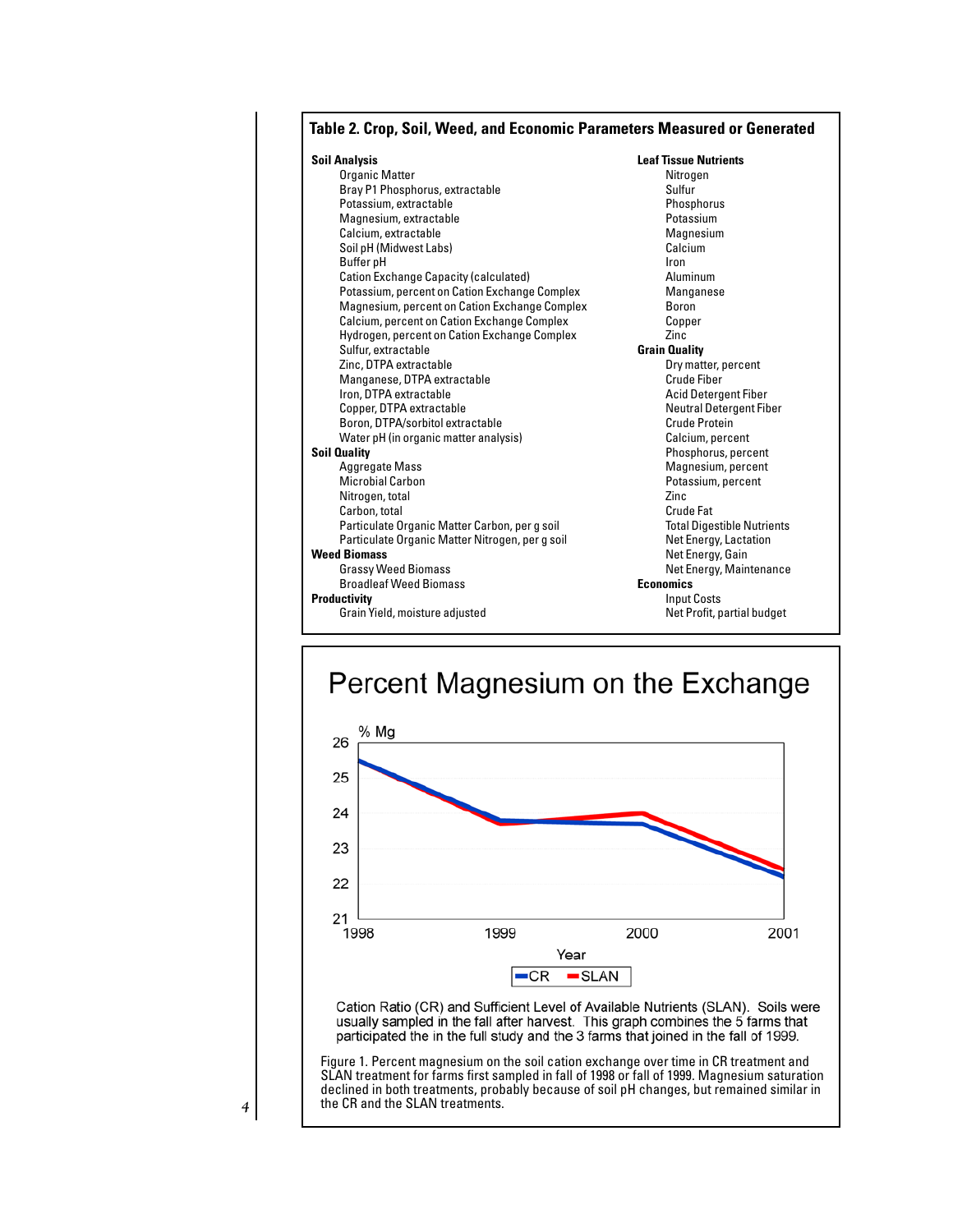What about the other parameters? Crop leaf nutrient concentrations were the next-most sensitive to the treatments, especially leaf sulfur, potassium, and magnesium, all nutrients contained in amendments that were applied. There were no treatment effects overall on grain quality, weeds, or soil organic matter; however, individual farms in some years yielded differences. These one-time differences may have reflected amendments applied for that year's crop, or they may have been random.

How do you decide what is "real" and what is random in a trial like this? In any experiment, you have to decide on a standard for what is "unusual." Differences less than that standard are considered to be merely random. If you set the standard too high, you may miss weak relationships. Too low a standard will yield many "false positives." With nearly 60 parameters on 11 farms, there are over 600 opportunities for false positive conclusions from each of the three years of the study. We chose an arbitrary but lenient standard of 89 percent certainty for any given parameter on a farm. At that liberal standard, we expect nearly 70 of these random, false positives to creep into the results every year. As mentioned, the treatment effects that appeared positive on a given farm in a particular year were not strong enough or consistent enough to be statistically significant over all farms and/or all years, except for some soil and leaf parameters directly related to the nutrients applied.

Beyond analyzing one parameter at a time, what about subtle *patterns* of response to the two treatments? To address this question, we used *principal components analysis*. A principal component is a grouping of the parameters measured. The first principal component is the grouping of variables that is most strongly associated with the treatment differences; the second principal component is the collection of parameters that is next strongest, and so on. Figure 2 shows the relationship between the first and second principal components. Each point on the graph is a farmyear-treatment combination. The important thing is that the data points are clustered by farm much more than by experimental treatment. The CR field plots are not all grouped in one part of the graph and the SLAN plots in another. This indicates site-specific conditions were more influential than responses to fertility amendments.

#### Input Costs

There was a difference in the cost of inputs recommended in the two systems (See Figure 3.) According to SLAN analysis, many Midwest soils test in the optimal or excessive range for potassium due to years of fertilization. The SLAN approach considers other cation nutrients, like calcium and zinc, to be at levels in Iowa that do not limit yields. The cation ratio (CR) philosophy, on the other hand, calls for a proportion among nutrients that Midwest soils seldom achieve without intervention.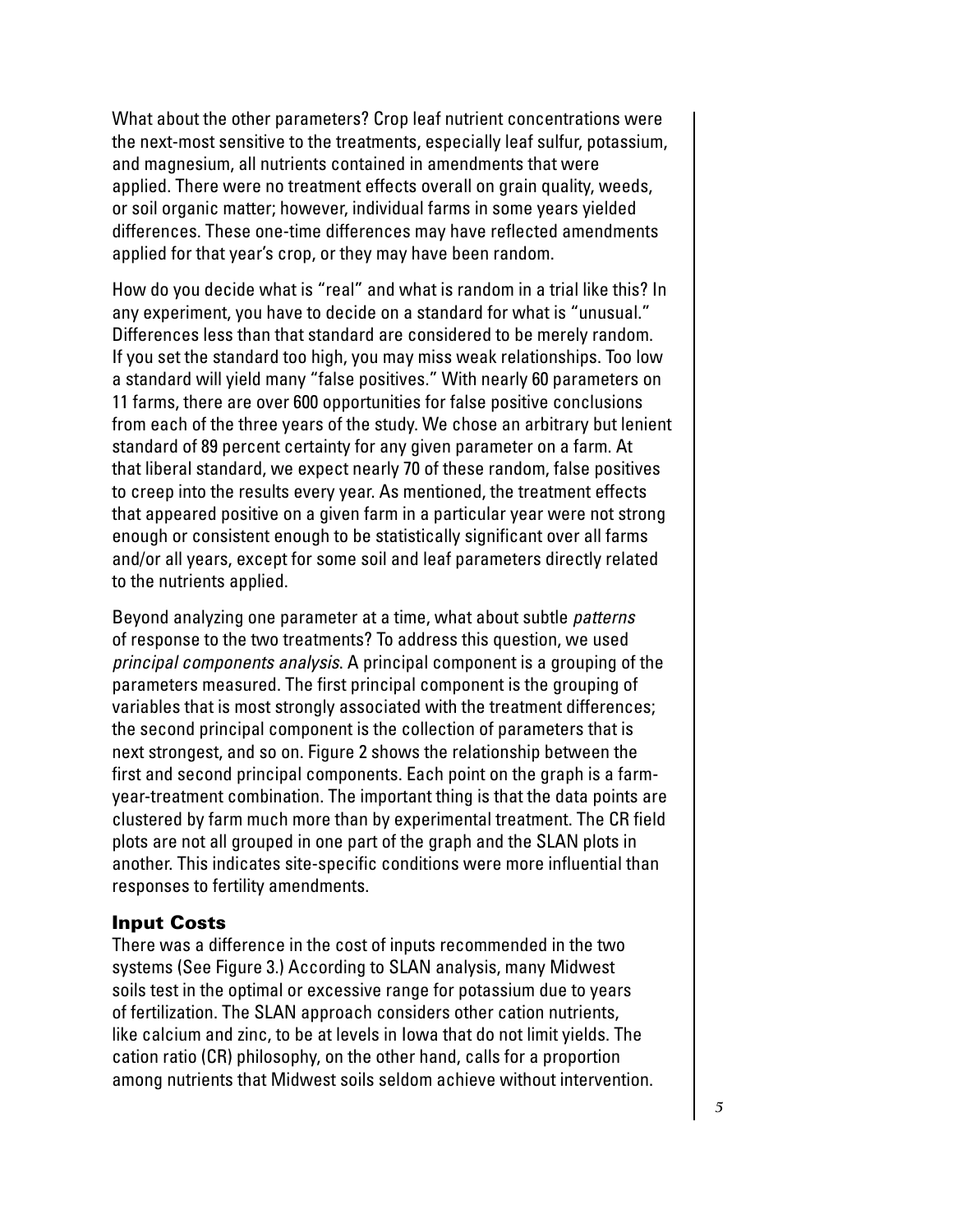

Consequently CR field strips in this study frequently received amendments when the SLAN plots received none.

The average annual difference in input costs was \$9.27 per acre, of which \$0.81 was due to lime and \$8.46 was from potassium, zinc, and other sources of calcium. Fertilizer prices were based on 1-ton bags or local trucking of bulk materials. These costs reflect the expense of getting the inputs to the farm but not application costs, which would vary depending on equipment used. Local sources of limestone were assumed; however, calcitic limestone (low in magnesium) is not common in some parts of Iowa. At the time of the study, producers could expect to pay in the range of \$0.15 per ton-mile to import high-calcium limestone from outside their community.

During the three years of this study, the difference in costs did not decline. Would the CR approach eventually require less of these inputs as soils approached the balance considered ideal?

- At the rates of change we measured, 8-17 years would be required to increase cation exchange potassium to the 5 % saturation sometimes cited as the ideal according to the cation ratio approach to fertility (Table 1). By the more relaxed standard of 2-5 % saturation, however, potassium in most of the soils was in balance by the end of the study.
- Calcium saturation changed with soil pH much more than it changed  $6$  with the experimental treatments in this study. Levels were generally

*The important thing is that the data points are clustered by farm much more than by experimental treatment.*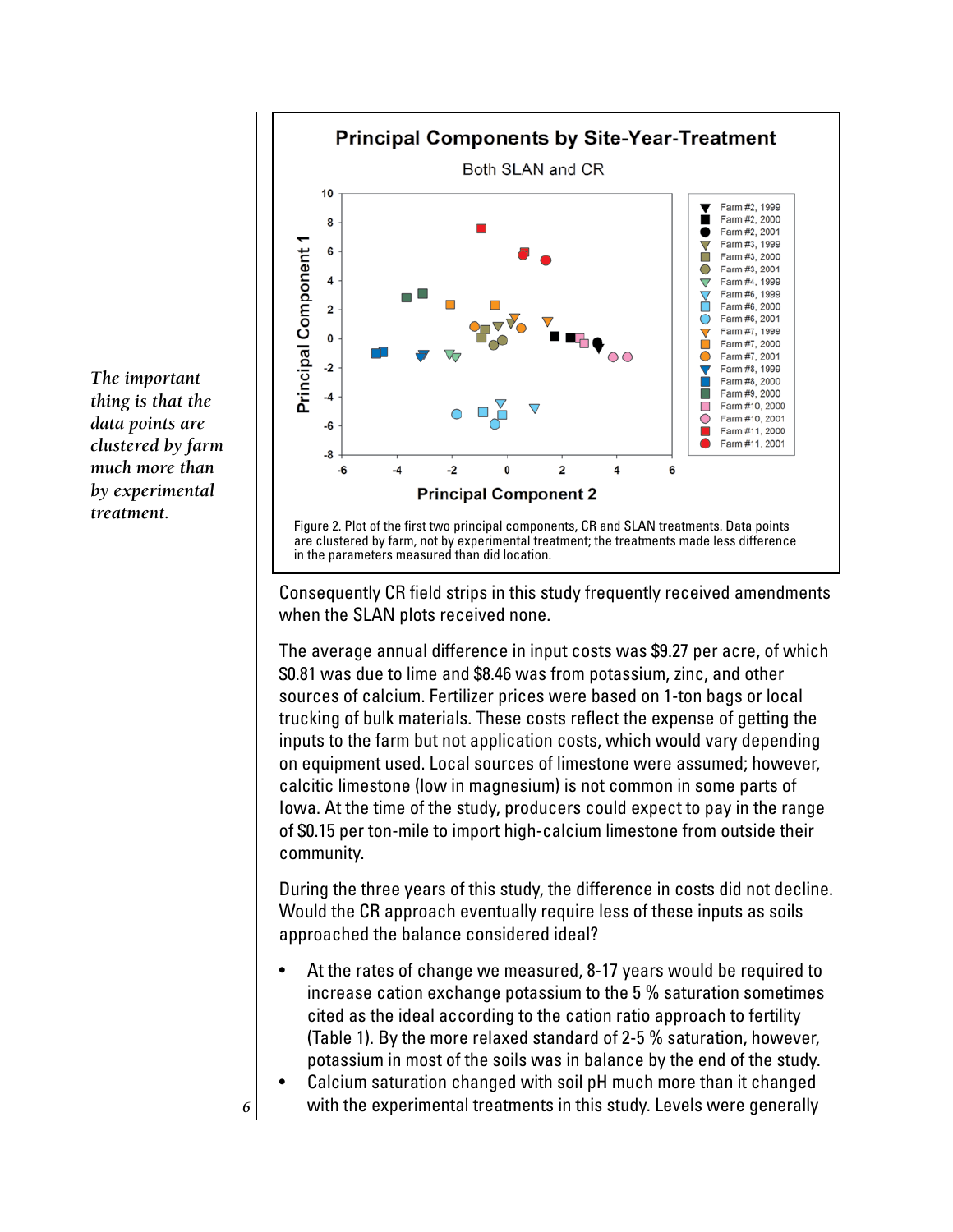

*The average annual difference in input costs was \$9.27 per acre, of which \$0.81 was due to lime and \$8.46 was from potassium, zinc, and other sources of calcium*

between 60 and 70% under both treatments; the ideal has variously been stated as 65% or 65-85% calcium.

• Magnesium on the soil cation exchange also reflected pH changes more than the difference between SLAN and CR. Soil samples in the two treatments after the last cropping year showed nearly identical magnesium saturation of the soil cation exchange, about 22% (Fig. 1). The ideal proportion has been set, variously, at 10% and 6-12% (Table 1). Applications of gypsum and calcitic lime to reduce magnesium saturation could be expected to continue indefinitely under the CR regimen as implemented in this project.

## Crop Yields – What Do They Mean?

There were three site-years of the 18 in which the CR treatment was associated with yields that may be considered statistically greater then SLAN, and there was one site-year in which the reverse was true. For the study as a whole, there was not a statistically significant treatment effect on crop yield. Overall, there were small yield differences for each of the crops that were not statistically significant even at the easy standard we set.

The yield differences were small, but let's assume for the sake of discussion that they were not just random occurrences. What would that suggest? One way of regarding these results is as a vindication of the cation ratio approach to soil fertility. At the same time, recall that the CR treatment often applied fertilizer in cases where the SLAN approach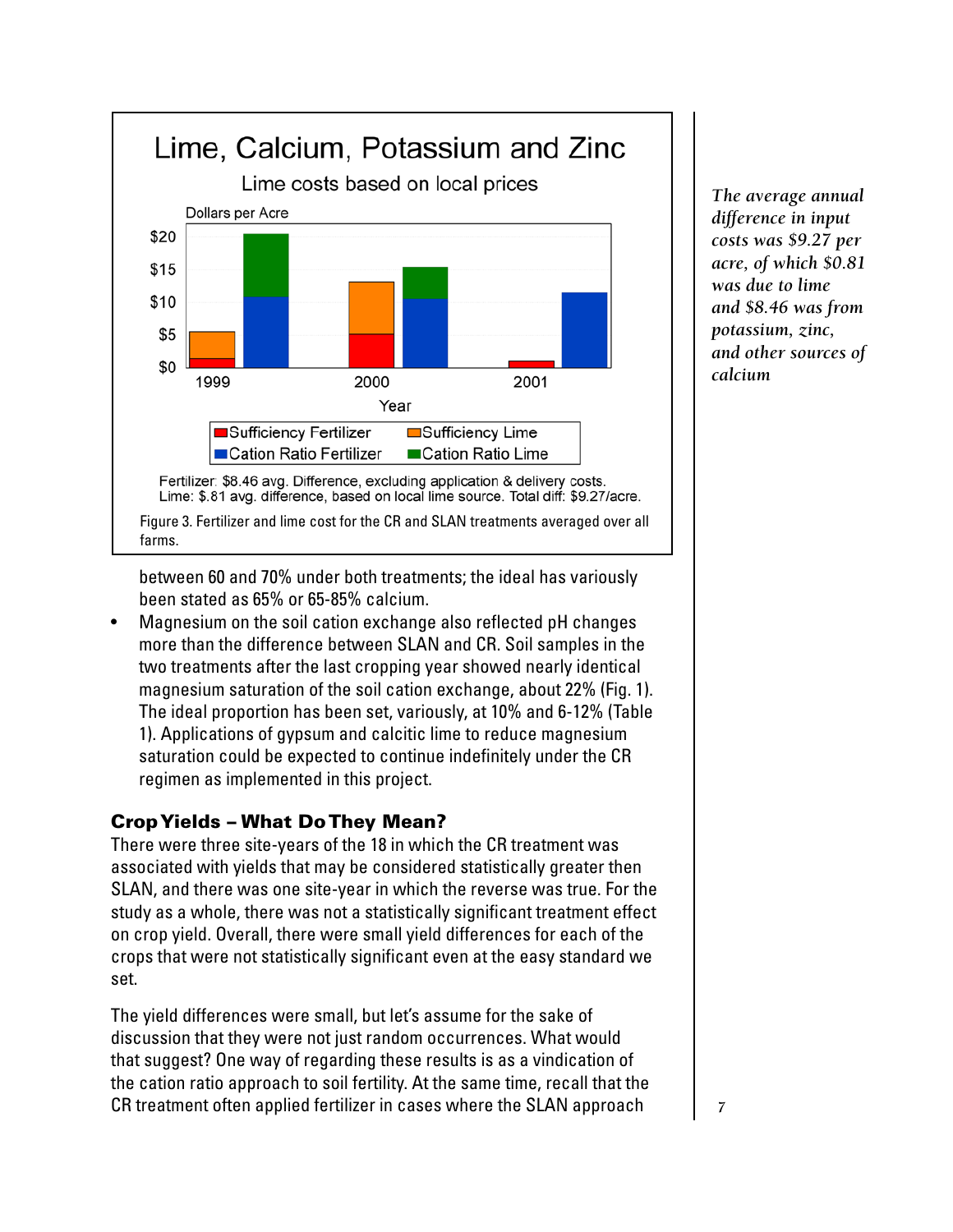| Table 3. Yield Difference & Economic Difference.                                                                             |                                               |                                               |                                              |                          |                          |  |  |
|------------------------------------------------------------------------------------------------------------------------------|-----------------------------------------------|-----------------------------------------------|----------------------------------------------|--------------------------|--------------------------|--|--|
|                                                                                                                              |                                               |                                               |                                              | Overall Return           |                          |  |  |
|                                                                                                                              | 1999                                          | 2000                                          | 2001                                         | Gross                    | Net ††                   |  |  |
| <b>Corn yield difference</b><br>conventional crop price<br>difference value<br>organic crop price<br>difference value        | 1.9<br>\$1.65<br>\$3.21<br>\$3.00<br>\$5.83   | 0.9<br>\$1.35<br>\$1.19<br>\$3.50<br>\$3.09   | 2.1<br>\$1.80<br>\$3.82<br>\$4.00<br>\$8.50  | 2.0<br>\$2.74<br>\$5.80  | $-$ \$6.53<br>$-$ \$3.47 |  |  |
| Soybean yield difference<br>conventional crop price<br>difference value<br>organic crop price<br>difference value            | 1.0<br>\$4.55<br>\$4.43<br>\$12.00<br>\$11.68 | 0.9<br>\$4.25<br>\$3.88<br>\$14.00<br>\$12.77 | 0.7<br>\$4.15<br>\$3.00<br>\$12.00<br>\$8.68 | 0.9<br>\$3.77<br>\$11.04 | $-$ \$5.50<br>\$1.77     |  |  |
| <b>Small grain yield difference</b><br>conventional crop price<br>difference value<br>organic crop price<br>difference value |                                               |                                               | 1.8<br>\$1.55<br>\$2.77<br>\$4.00<br>\$7.14  | 1.8<br>\$2.77<br>\$7.14  | $-$ \$6.50<br>$-$ \$2.13 |  |  |
| tt Net return after \$9.27 per acre additional input cost                                                                    |                                               |                                               |                                              |                          |                          |  |  |

recommended none. The SLAN recommendations were based on Iowa State University calibrations. ISU soil test categories represent "a decreasing probability of an economic yield response to applied nutrients." (ISU Extension bulletin PM-1688). "Economic yield" means that there may be a crop response to amendments beyond the levels that are economically optimum – just not a profitable response. In terms of crop yields, then, this study does not prove one treatment or the other, since each philosophy can account for the yields.

## **Profitability**

Was the yield effect, in fact, economical? Table 3 weighs the \$9.27 greater input cost against the annual yield margins and commodity prices. Calculated on the basis of typical commodity grain prices for those years, the average yield advantage before input costs comes to \$2.74, \$3.77, and \$2.77 per acre per year for corn, soybean, and small grains, respectively, which gives negative net returns for CR after subtracting \$9.27 per year in inputs. Table 3 also provides representative organic grain prices. Using organic grain prices approximately doubles the gross advantage for CR corn and for small grains and triples it for organic CR soybean. But based on those assumptions, soybean would be the only grain crop in the organic rotation for which the yield difference would carry a higher value than the increased input cost. Averaged over the three crops, the additional amendments would not pay, even with the price premiums received on an organic farm.

*Averaged over the three crops, the additional amendments would not pay, even with the price premiums received on an organic farm.*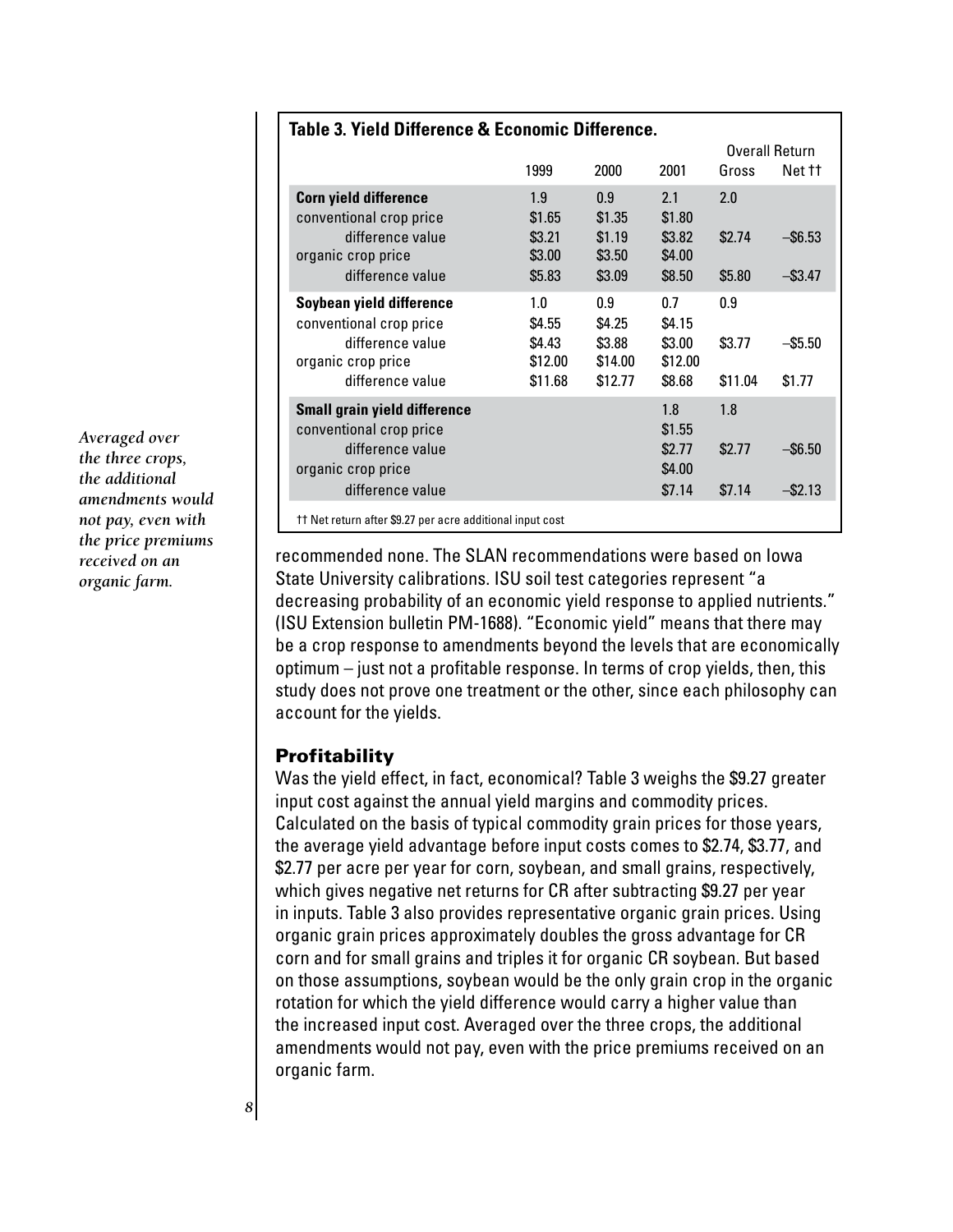## Summary

This project was designed to document for producers the short-tomedium-term outcomes they can expect from adopting the SLAN approach (sufficiency level of available nutrients) or the CR (cation ratio) approach to soil fertility and fertilization. We monitored for differences in soils, crop nutrient status, grain quality and yield, weeds, and costs. A total of nine private farms and two ISU farms participated over the three years of the study.

- The most consistent and pronounced treatment effects were in soil and crop tissue, for nutrients that were present in the amendments used. Individual farms sometimes showed differences in other parameters, but they were inconsistent and not strong enough to be considered real treatment effects.
- Soil fertility treatment did not affect crop yield to the extent of achieving statistical significance. The small yield differences that were observed cannot be positively attributed either to the effectiveness of the cation ratio philosophy or to what the sufficiency approach would class as excessive fertilization.
- Fertilizer and lime costs averaged \$9.27 per acre per year greater with the cation ratio (CR) approach than the SLAN (sufficiency level of available nutrients). This is before application expenses and assuming local sources for calcitic limestone. The expense outweighed the possible yield advantages at conventional grain prices. Assuming organic prices, only soybean demonstrated a yield increase of greater value than the input cost; overall, the three-crop organic system was less profitable using the CR approach.

## Recommendations

- CR recommendations in this study were made by a consultant who uses the cation ratio approach in his business. If you are a producer working with a different information provider and/or in a different location than Iowa, you might face a different cost-benefit balance. Ideally, you would run test strips as were done in this study.<sup>2</sup>
- At the very least, we recommend to farmers who are considering a change in their fertilization practices that they "do their research," considering a range of information sources.
- There is nothing in either the CR or SLAN approaches that prohibits a step-by-step approach, so individual nutrients and amendments can indeed be compared in side-by-side strips, and always more than a single pair of strips. In this way a farmer can move ahead in a logical way that provides ongoing opportunities for observation, discussion, and control.

<sup>2</sup> There are farmer research guides that provide step-by-step guidance on designing, carrying out and analyzing a research trial. See, for example, *The Paired Comparison, a Good Design for On-farm Trials, by Exner and Thompson*. <http://www.practicalfarmers.org/>